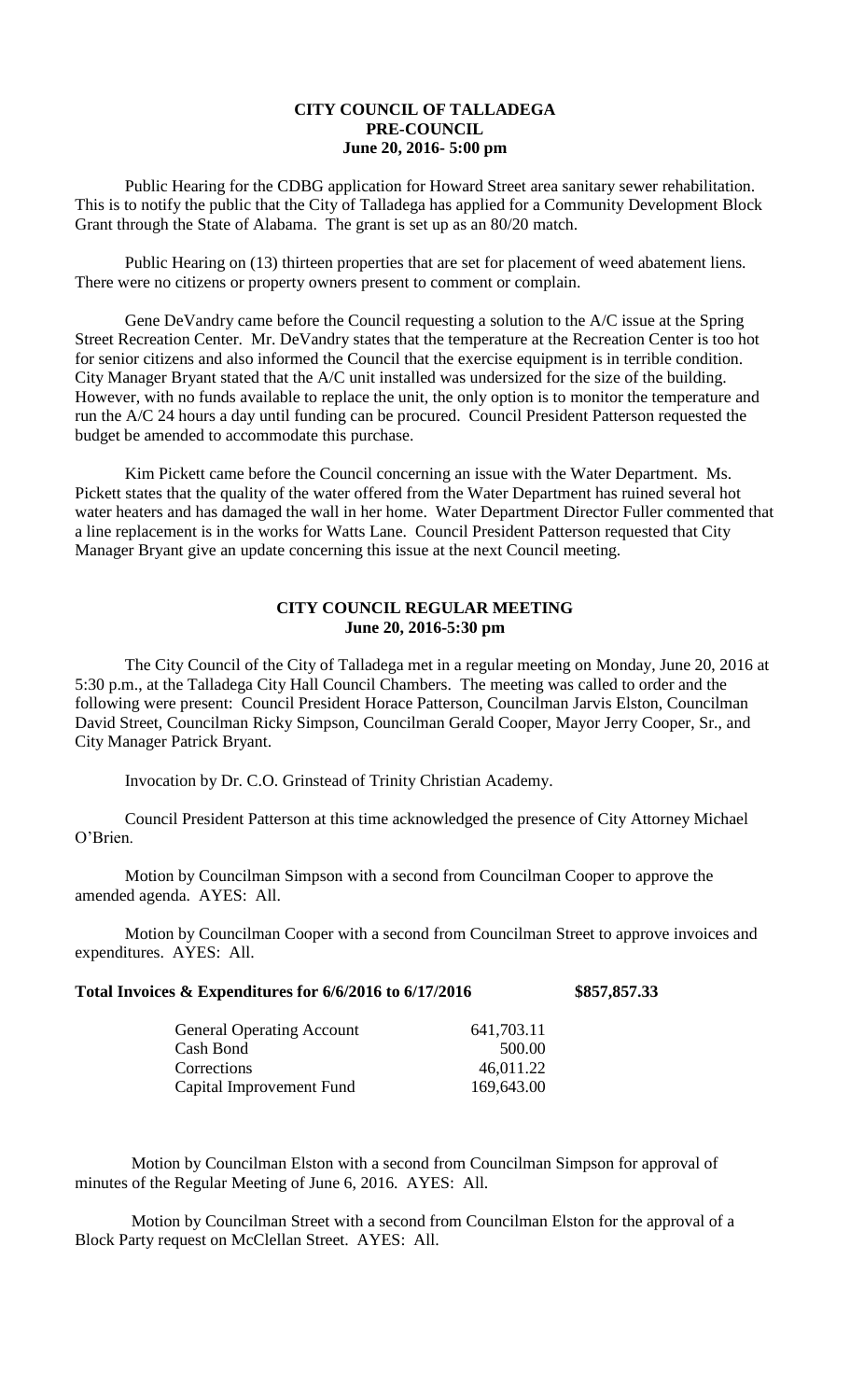Motion by Councilman Street with a second from Councilman Cooper to approve the revision of the Finance Director Job Description. AYES: All.

Motion by Councilman Elston with a second from Councilman Cooper to accept the Airport Board application of Cathy Fuller. AYES: All.

**Resolution #3841 - #3853** authorizing weed abatement liens

Motion by Councilman Simpson with a second from Councilman Cooper for the approval of Resolution #3841- #3853. Roll Call. AYES: All.

**Resolution #3854 - #3861** authorizing removal of junk cars and assessing lien for cost of abatement

Motion by Councilman Street with a second from Councilman Simpson for the approval of Resolution #3854- #3861. Roll Call. AYES: All.

**Resolution #3862** approving a contract with Pyro Shows of Adamsville, AL for the 4<sup>th</sup> of July Fireworks display for a total cost of \$10,000.00.

Motion by Councilman Simpson with a second from Councilman Street for the approval of Resolution #3862. Roll Call. AYES: All.

**Resolution #3863** approving the purchase from the State Purchasing Contract for wireless communications from Verizon Wireless at a cost not to exceed \$3,000/month.

Motion by Councilman Elston with a second from Councilman Street for the approval of Resolution #3863. Roll Call. AYES: All.

Motion by Councilman Simpson with a second from Councilman Elston to approve the invoices and expenditures for the Water Department. AYES: All.

| Water Department Expenditures for 6/9/16 to 6/16/16 | \$499,994.39 |  |
|-----------------------------------------------------|--------------|--|
| Operations & Maintenance                            | 216,266.25   |  |
| Revenue                                             | 283,728.14   |  |

**Resolution #3864** approving a contract with Bedwell and Whorton Excavating LLC of Rainbow City, AL for the Church Street Area Water Line Replacement Project for a total cost of \$398,700.00.

Motion by Councilman Elston with a second from Councilman Street for the approval of Resolution #3864. Roll Call. AYES: All.

**Resolution #3865** approving a contract with Bedwell and Whorton Excavating LLC of Rainbow City, AL for the Savory Street Area Water Line Replacement Project for a total cost of \$159,250.00.

Motion by Councilman Simpson with a second from Councilman Street for the approval of Resolution #3865. Roll Call. AYES: All.

**Resolution #3866** approving the application for a Community Development Block Grant (CDBG) for the Howard Street Area Sanitary Sewer Rehabilitation Project.

Motion by Councilman Cooper with a second from Councilman Simpson for the approval of Resolution #3866. Roll Call. AYES: All.

Council President Patterson requested that City Manager Bryant look into a request made by Camille Buchanan for financial assistance for the AAU basketball team. He also requested the July Council meetings be scheduled for July 11 and July 25.